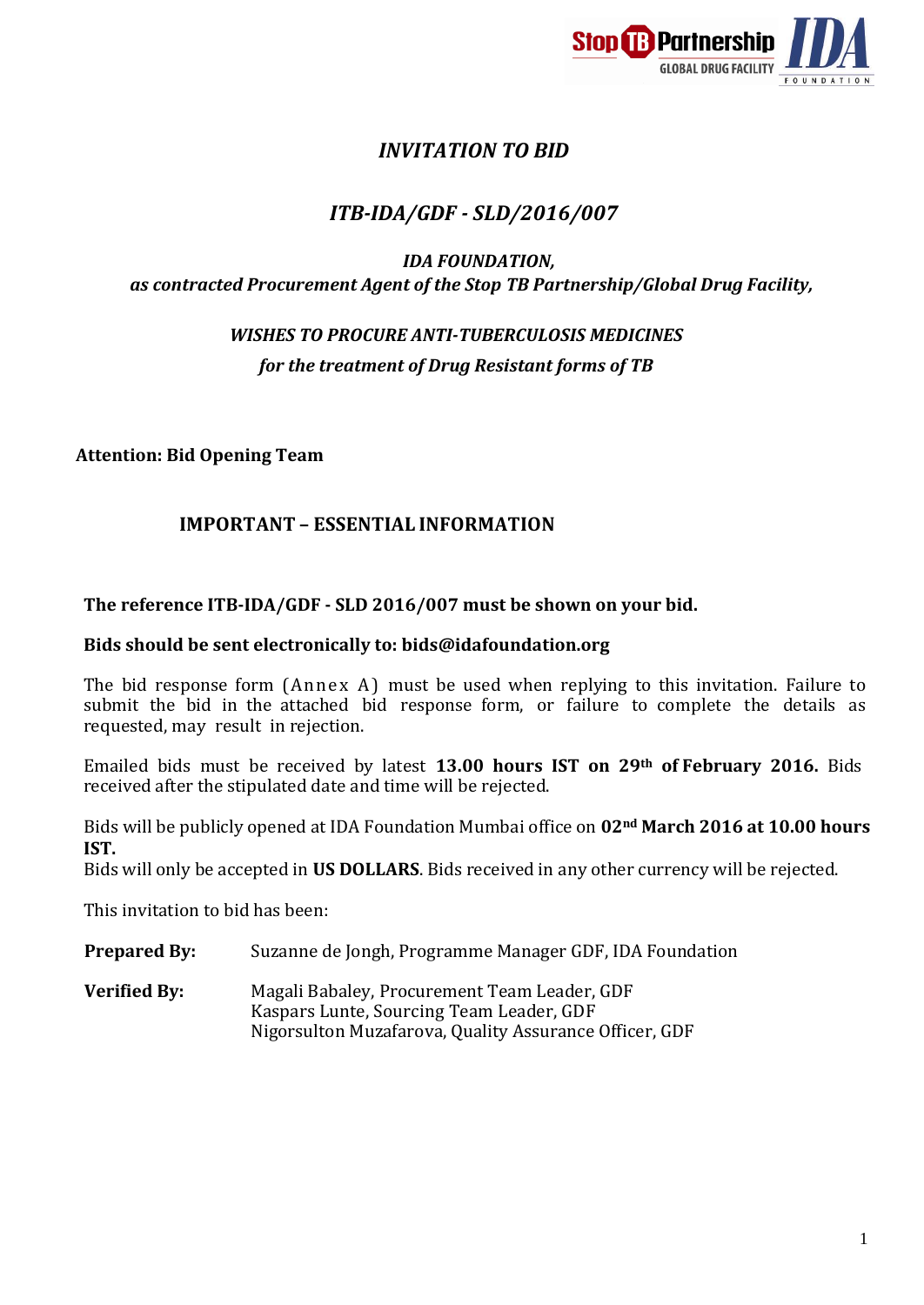

## **CONTENTS**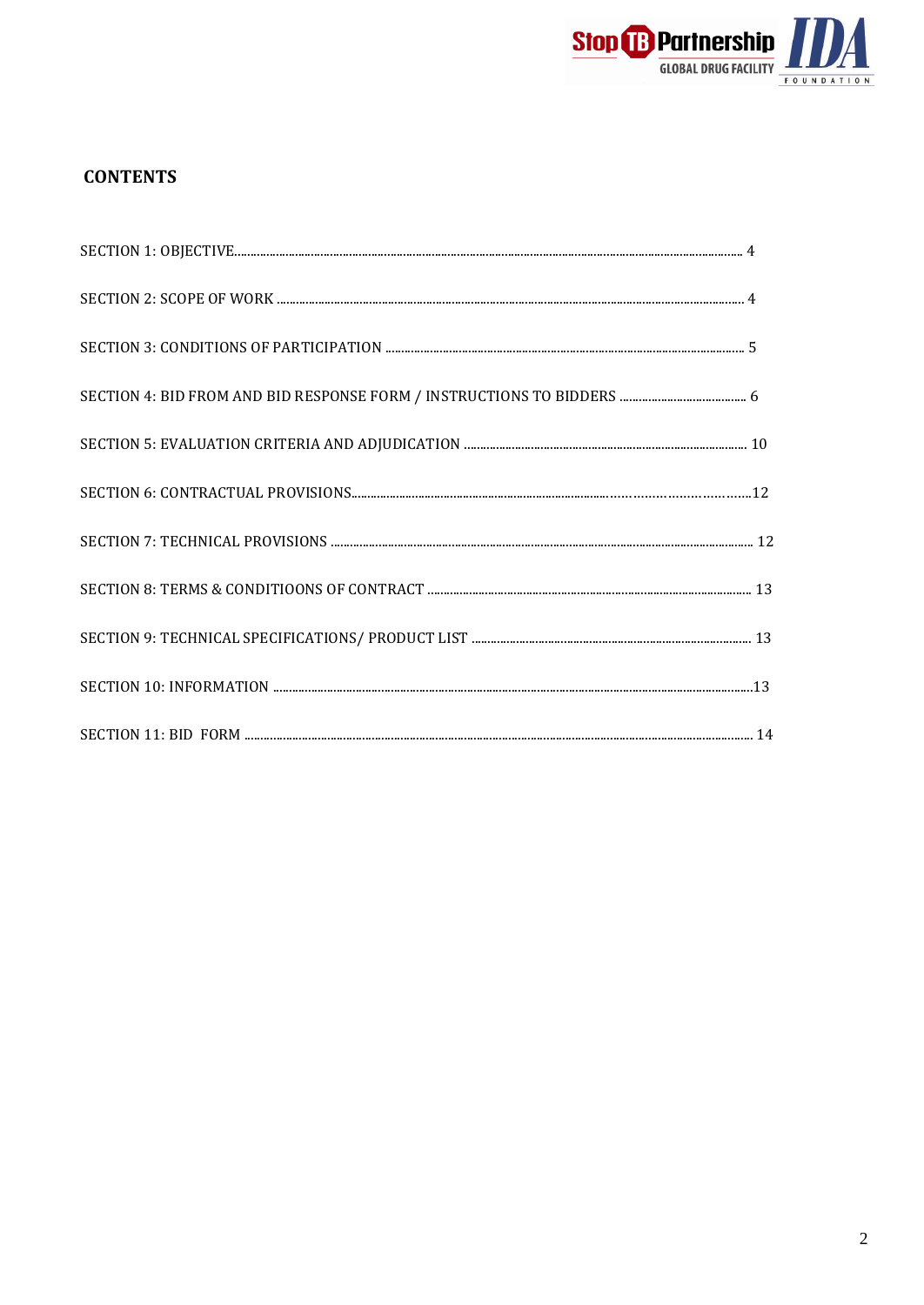

#### **ANNEXES**

- Annex A: Bid response form (Excel spread sheet)
- Annex B: Technical Specifications / Product list
- Annex C: Response form for anti-TB medicines Registration
- Annex D: IDA Model Long-Term Agreement (LTA)
- Annex E: IDA General Terms and Conditions
- Annex F: IDA Code of Conduct
- Annex G: Artwork Sample for India Programme Supply
- Annex H: Indicative non-binding estimated quantities for ROW and India Programme
- Annex I: Addresses GSMDs for DAP delivery for India Programme
- Annex J: GDF Artwork Packaging Labelling Guidelines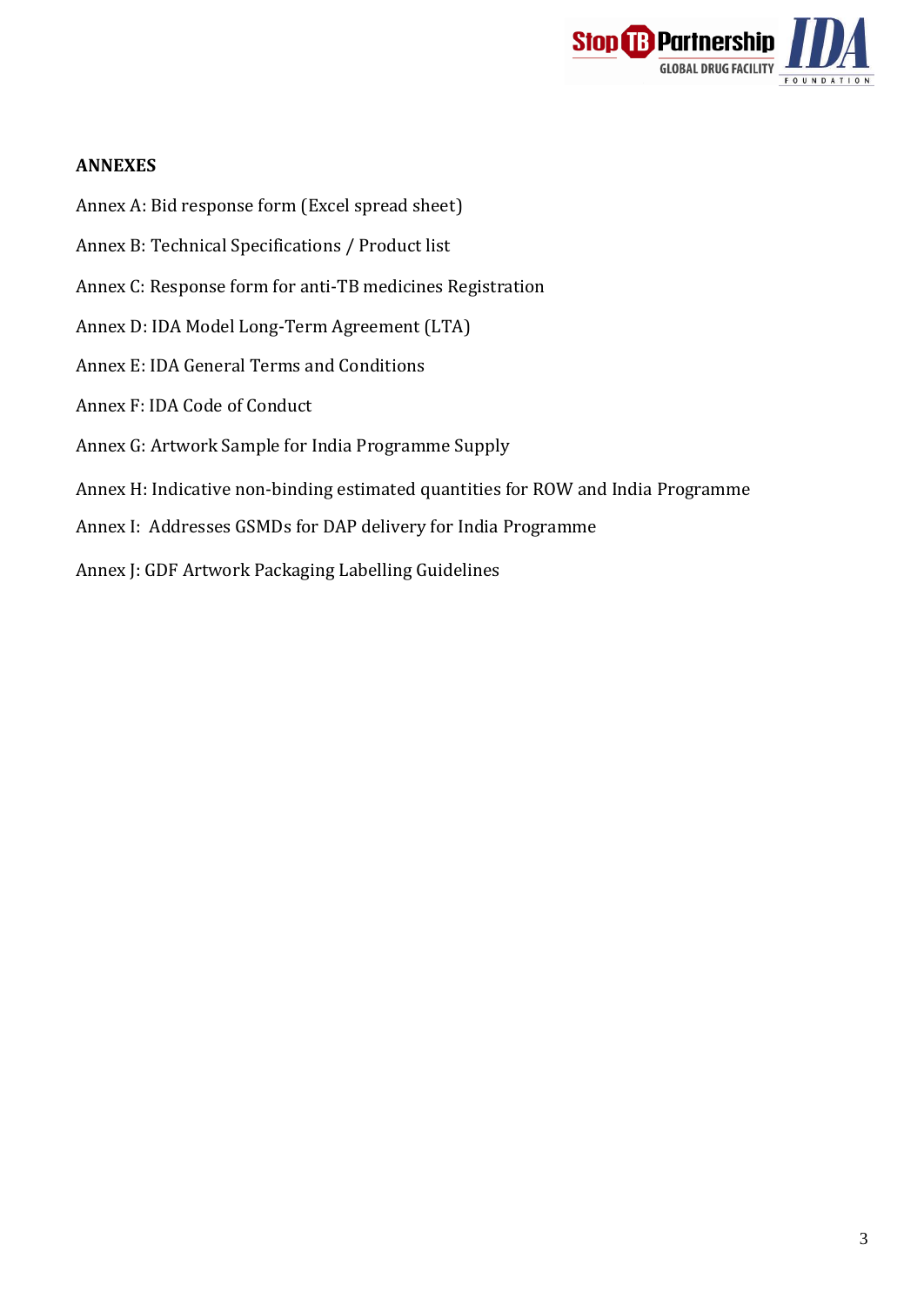

#### **SECTION 1: OBJECTIVE**

The purpose of this ITB is to select a panel of suppliers who will enter into Long-term agreements (LTAs) with IDA Foundation, the contracted Procurement Agent of the Global Drug Facility (GDF) for the supply of Anti-TB medicines for treatment of Drug Resistant forms of TB.

### **SECTION 2: SCOPE OF WORK**

### **2.1 The GDF strategy**

The Global Drug Facility (GDF) aims to ensure timely access to quality assured, affordable anti-TB medicines and diagnostics and contribute to the development of sustainable and efficient anti-TB medicine management capacity for countries in need. In developing its strategy, the GDF has determined the following key principles:

- Saving lives by ensuring an uninterrupted supply of quality-assured, affordable anti-TB medicines and diagnostics to population in need

- Contributing to TB health products market shaping by linking strategic interventions on the demand and supply sides with stakeholders/partners, focusing on market analysis, supply security, suppliers engagement, affordable and sustainable prices, innovation and new products introduction/uptake by countries

- Maximizing impact and value for money by enhancing efficiency/effectiveness of operations focusing on quality of services and clients/partners feedback

### **2.2 Technical Specifications/ Product list**

To translate the strategic principles into an executable strategy, the following criteria have been defined:

2.2.1. The list and specifications of Anti-TB medicines for treatment of Drug Resistant forms of TB selected for this ITB are the ones indicated in ANNEX B.

2.2.2. The list of products indicated in ANNEX B will be allocated to a limited number of suppliers, whose selection will be based on the outcomes of this ITB.

#### **2.3 Products quantities and allocation scheme**

2.3.1 The total estimated quantity for products covered by this ITB is indicated in **ANNEX H**. **Please note that the estimations provided in ANNEX H are indicative only, and shall not be considered as quantity commitment**.

Actual quantities to be ordered can vary and IDA/GDF is not in the position to make any guarantees in this regard.

2.3.2 The products ordered will be allocated to the limited number of suppliers following a quantity allocation scheme as indicated in section 5.5.

2.3.3 A provision of 10% may be allocated to new products, where suppliers submit qualified bid for recently approved products as per clause 2.2.1 and clause 5.2.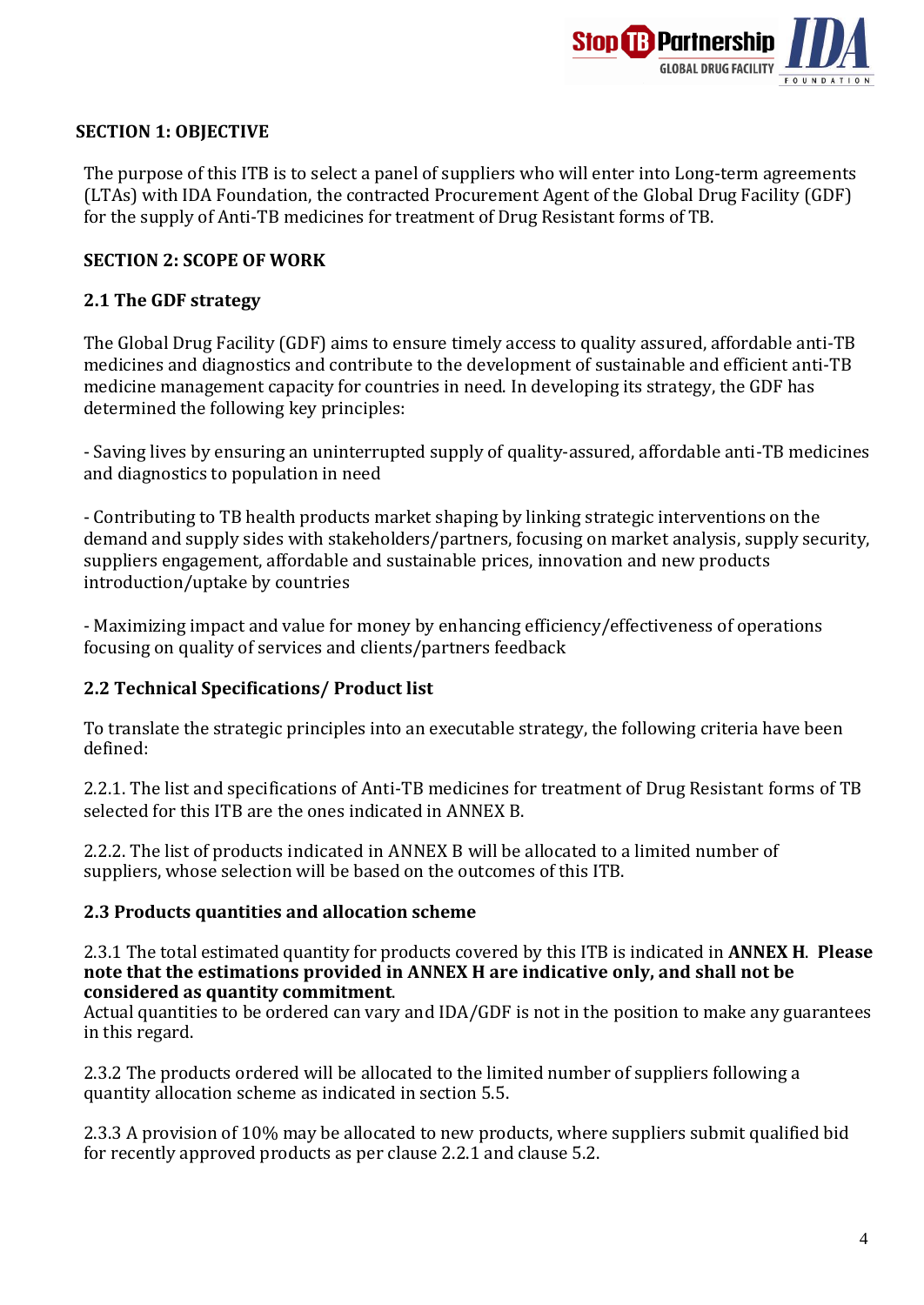

#### **2.4 Contract management**

2.4.1 IDA Foundation intends to sign Long-term Agreements (LTAs) with awardee(s) under this ITB. The LTAs will be awarded to bidders of compliant products offering a combination of price, supplier performance, shelf life, production lead time, Minimum Order Quantity (MOQ), and product registration in Low and Middle Income Countries. The products must be commercially, technically and quality acceptable, and the bid in compliance with this ITB.

2.4.2 Bids will be adjudicated on an EXW (EX-Works) basis as elaborated hereunder. However, FCA (Free Carrier Alongside) prices and DAP (Delivered At Place, for India supplies) prices will be required, therefore LTAs will be issued with three Incoterms (EXW, FCA and DAP) where applicable

Purchases will be made against Purchase Orders to be issued by IDA in accordance with the terms and conditions of LTA(s)

2.4.3 LTAs shall be valid for an initial term of 12 months. IDA Foundation shall be entitled to renew an LTA for a further term of 6 or 12 months and on the same terms and conditions, by giving the Contractor written notice of its intention to renew the LTA not less than 30 days prior to the expiry date, provided however that:

a) the Contractor shall be entitled to review its prices every 12 months from the commencement date of the LTA, and shall notify IDA/GDF in writing not less than 90 days prior to expiry of the 12 month period of price maintenance or proposed price increases/reductions. In case of price increase, well documented justification needs to be provided to IDA/GDF.

b) The IDA Foundation shall notify the Contractor in writing within 60 days of receipt of the notice, whether it agrees to the revised prices. In case of any price increase, IDA/GDF shall be entitled to revise the market share allocation.

#### 2.4.4 Performance monitoring

The production lead time i.e. the length of time from the time of issuance of a purchase order accepted by the supplier, including manufacturing period, until the products are available for dispatch must be stated in the Bid Response Form (Annex A). This parameter will be taken into account in the Bid evaluation.

After conclusion of LTA, IDA Foundation will be measuring awarded bidders, focusing on d e l i v e r y lead time (promised date of delivery versus actual date of delivery) and production lead time as defined above and stated in the bid. In addition, on time order confirmation and quality compliance (e.g. on-time providing of documents, compliance to QC and PSI requirements) will be monitored and measured. Outcomes of these performance measurements will be used for future ITBs and for discussion on improvement of performance during the LTA period. Please also see clauses 5.1 and 5.14.

### **SECTION 3: CONDITIONS OF PARTICIPATION**

3.1 This Invitation to Bid is open to bidders whose products have been deemed eligible for inclusion in the tender in compliance with the GDF's Quality Assurance policy and procedures (published at http://www.stoptb.org/gdf/drugsupply/quality sourcing process.asp). A bid submitted for a product for which the bidder has not received regulatory approval status in accordance with the GDF Quality Assurance policy and procedures, shall not be considered in the ITB evaluation.

3.2 Bidders whose products shall be prospectively compliant in the near future, may be conditionally invited to bid for the product(s) in question at the discretion of IDA/GDF.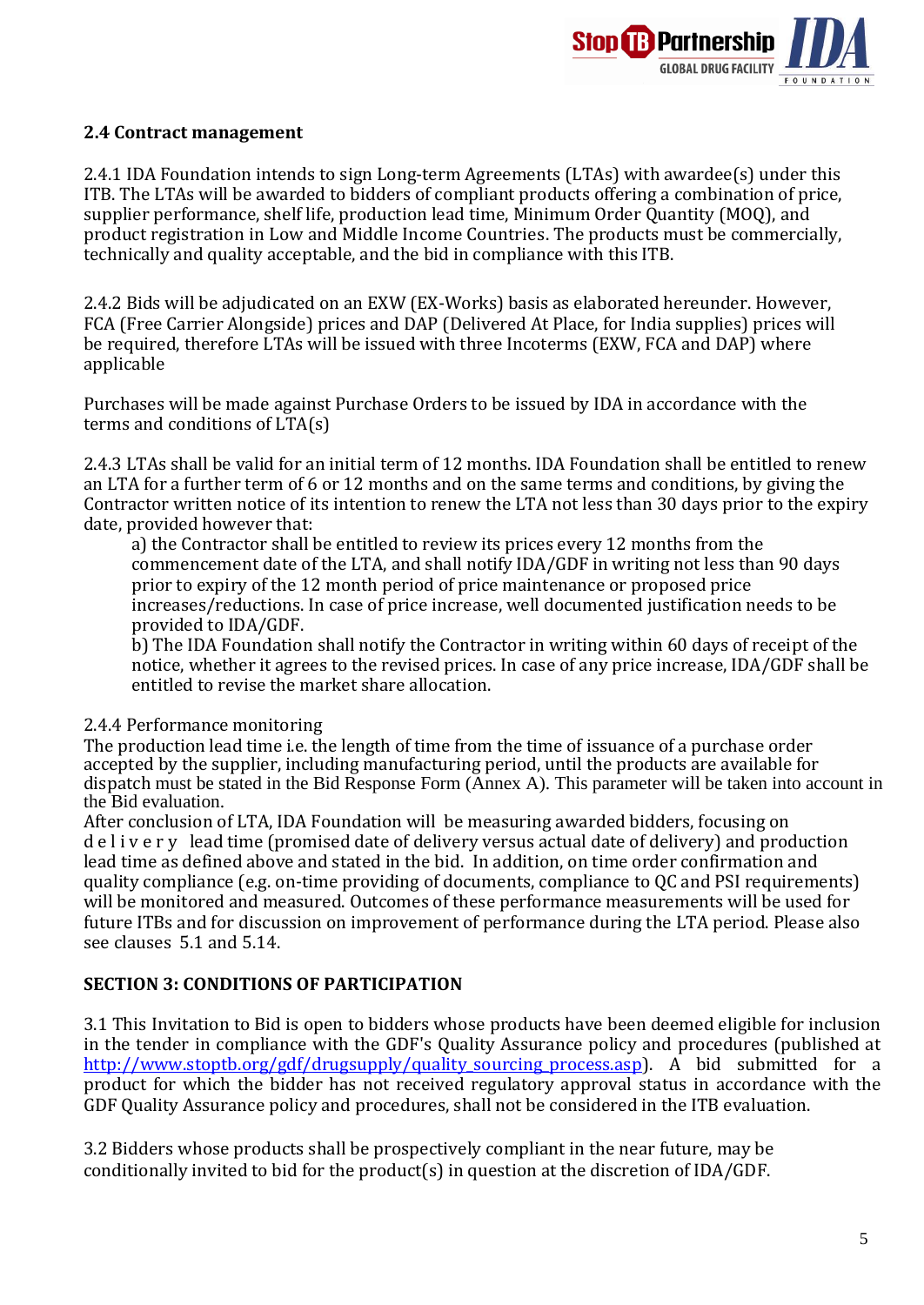

All suppliers who expect their products to be compliant by the time of bid opening can submit bids in the ITB, and those that achieve approval by bid opening will be assessed according to that status, if relevant confirmation is provided to IDA/GDF latest 3 hours before bid opening in writing.

If during the ITB period, the submitted product has ERP approval, it cannot be eligible for market share allocation if there are 2 or more products fully approved by WHO PQP or SDRA as per GDF's Quality Assurance policy and procedures (published [http://www.stoptb.org/gdf/drugsupply/quality\\_sourcing\\_process.asp\)](http://www.stoptb.org/gdf/drugsupply/quality_sourcing_process.asp)

However, if the status of these ERP products will change as fully approved by WHO PQP or SDRA until the day and time of the bid opening, these will be considered for market share allocation during bid evaluation.

Manufacturer concerned shall immediately inform Suzanne de Jongh, Programme Manager GDF, IDA Foundation [at sdejongh@idafoundation.org,](mailto:sdejongh@idafoundation.org) with copy to Magali Babaley, GDF Procurement Team Leader at [magalib@stoptb.org](mailto:magalib@stoptb.org) and Nigorsulton Muzafarova, GDF Quality Assurance officer, at [nigorsultonm@stoptb.org](mailto:nigorsultonm@stoptb.org) about such status change latest 3 hours before the time of bid opening, otherwise this will not be considered during bid evaluation.

3.4 Where products offered are not exactly in compliance with specifications indicated by GDF in Annex B, or wherever alternatives are offered, the Bidder shall re-state in the Bid full specifications offered and how these differ from the specifications requested by GDF. IDA/GDF reserves the right to reject any bid that does not conform to the technical specifications.

3.5 If the bidder submits product in compliance with the GDF's Quality Assurance policy and procedures, but in other packaging as required by this ITB in Annex B, it can be considered for bid evaluation and LTA, however without any market share allocation.

3.6 Quality assurance status 'ERP Category 3' means that the product does not meet all quality requirements and it is only recommended if the risk of not treating the disease is higher than the quality risk. Awards are therefore made only in exceptional circumstances for 'ERP Category 3' products. No 'ERP Category 3' product will be considered for market share allocation.

3.7 This Invitation to Bid is open to bidders who have authorization from relevant regulatory authority to manufacture, distribute, and export Anti-TB medicines for treatment of Drug Resistant forms of TB. Therefore, IDA and GDF reserve the right, unless this information has already been provided within the previous 12 months, to request bidders to submit their most recent Audited Financial Statement, Statutes, Registry excerpt from the respective Chamber of Commerce and Quality System Certificate. This information may be used by IDA/GDF for evaluation and adjudication processes. It is in the interest of the bidders, if requested, to provide information as complete as possible.

### **SECTION 4: BID FORM AND BID RESPONSE FORM / INSTRUCTIONS TO BIDDERS**

#### **4.1 MARKING AND RETURNING BIDS**

4.1.1 Bids must be submitted by email [to bids@idafoundation.org](mailto:bids@idafoundation.org) addressed to the Bid Opening Team and stating the reference ITB-IDA/GDF - SLD/2016/007.

4.1.2 Bids received without the Bid reference number or to any other address tha[n](mailto:bids@idafoundation.org) [bids@idafoundation.org](mailto:bids@idafoundation.org) will be rejected.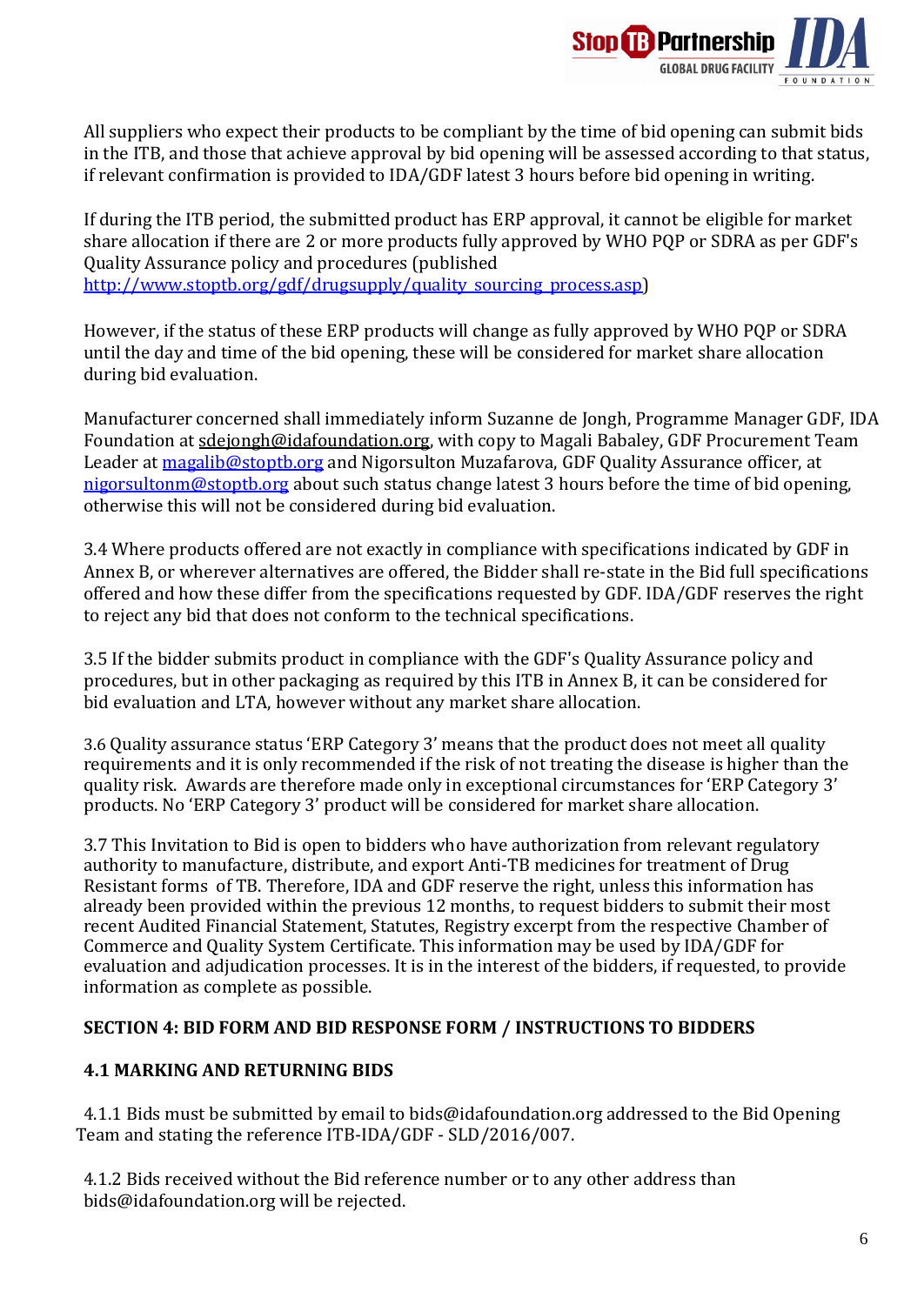

4.1.3 BID FORM (SECTION 10) and BID RESPONSE FORM (ANNEX A) must be completed, signed and returned to IDA Foundation. Bidder is requested to also return the Response form for relevant product Registration (ANNEX C) including copies of valid registration certificate issued by relevant regulatory authority for each country. **Only Low and Middle Income countries where valid registration certificates will be provided, will be counted towards the total number of registrations.**

BID RESPONSE FORM (ANNEX A) must preferably be provided in both high resolution easily readable PDF and EXCEL electronic format.

4.1.4. Bid must be made in accordance with the instructions contained in this Invitation to Bid.

### **4.2 DEADLINES FOR THE SUBMISSION OF BIDS AND BID OPENING**

4.2.1 Bids must be submitted by email to **[bids@idafoundation.org](mailto:bids@idafoundation.org) by 13.00 hours IST on 29th of February 2016.** Bids received after this deadline will be rejected.

4.2.2 The Bid Opening Team will open Bids publicly on **2nd March 2016 at 10.00 hours IST in IDA Foundation Mumbai office.**

### **4.3 PUBLIC OPENING OF BID**

Bidders, or their authorized representative, may attend the public opening of the Bid at the time, date and location specified in clause 4.2.2. No more than two physical representatives per bidder shall be allowed.

Representatives of UN, NGOs and Donor organizations may also participate in the bid opening upon request and by email to Suzanne de Jongh, Programme Manager GDF, IDA Foundation at sdejongh@idafoundation.org, with copy to Magali Babaley, GDF Procurement Team Leader at magalib@stoptb.org.

Remote connection to the bid opening via telephone or internet will be ensured by IDA Foundation. Bidders should note that the Bid Opening is the only time and place where information related to pricing from competitors per product is publicly announced.

### **4.4 REQUEST FOR INFORMATION**

4.4.1 Any request for information should be forwarded to Suzanne de Jongh, Programme Manager GDF, IDA Foundation at [sdejongh@idafoundation.org,](mailto:sdejongh@idafoundation.org) with copy to Magali Babaley, GDF Procurement Team Leader at magalib@stoptb.org and Nigorsulton Muzafarova, GDF Quality Assurance officer at Nigorsulton[m@stoptb.org;](mailto:JonL@stoptb.org) latest by **16.00 hours IST on Wednesday 10th February 2016**.

4.4.2 Responses to requests for information will be sent to all bidders within three working days after closing date of the request for information i.e. on **Monday 15th of February 2016**.

### **4.5 MODIFICATION AND WITHDRAWAL**

4.5.1 All changes to a Bid must be received by email to [bids@idafoundation.org](mailto:bids@idafoundation.org) prior to the ITB closing time and date. It must be clearly indicated that it is a modification and supersedes the earlier Bid, or state the changes from the original Bid.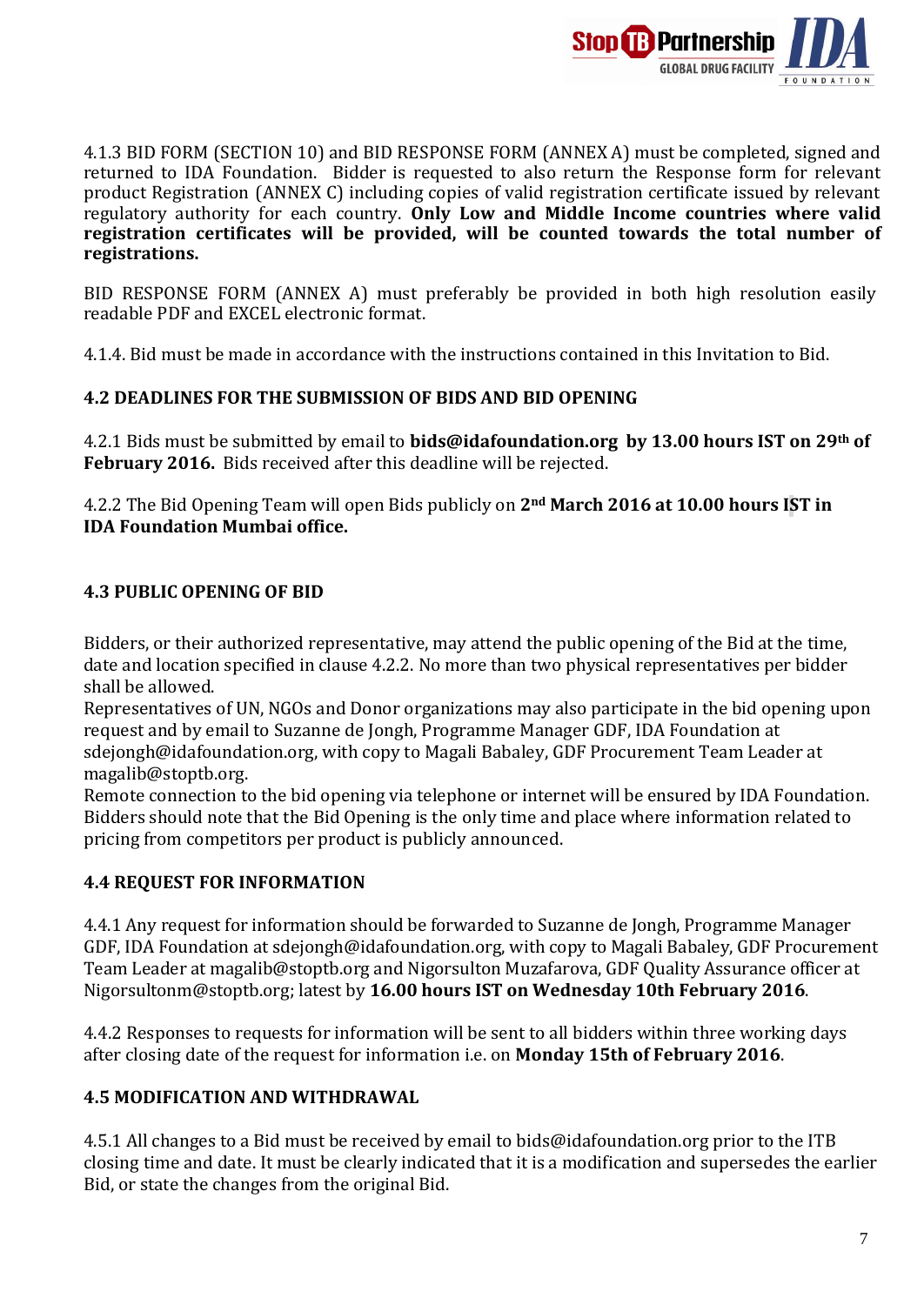

4.5.2 Bids may be withdrawn on written request received from Bidders prior to the ITB closing time and date. Negligence on the part of the Bidder confers no right for the withdrawal of the Bid.

### **4.6 VALIDITY OF BIDS**

Bids should be valid for a period of not less than 60 days after bid submission date.

### **4.7. PRICES AND DISCOUNTS**

Bidders are requested to:

4.7.1 Provide unit prices in US Dollars only, which will remain firm, subject to the right to review as outlined in ITB clause 2.4.2 and in clause 4 of the model Long-term Agreement (LTA). Failure to quote in US Dollars will lead to invalidation of the bid. Bids will be evaluated in US Dollars only.

4.7.2 Provide staircase pricing as per Annex A Bid Response Form Spread Sheet (i.e. varying prices according to quantity of units purchased per Purchase Order).

4.7.3. Advise as to additional discounts applicable for high-volume purchases.

4.7.4 Any discounts for any reason other than those mentioned on the Bid Response Form must be stated on the Bid Response Form (Annex A).

4.7.5 This ITB combines the total GDF requirements for the supply of Anti-TB medicines for treatment of Drug Resistant forms of TB, including the requirements of India Programme. Therefore no separate ITB for India will be published or organized.

#### **4.8. INCOTERMS**

4.8.1. Bidders are requested to quote unit prices in accordance with the following delivery terms: EXW (Ex-Works), FCA (Free Carrier Alongside) and DAP India (Delivered at Place) to Government Medical Store Depots situated at Delhi, Chennai, Hyderabad, Mumbai, Karnal, Kolkatta and Guwahati (INCOTERMS 2010)**.**

4.8.2 Failure to quote in accordance with the requested INCOTERMS will lead to rejection of the bid.

#### **4.9. GROSS WEIGHT AND VOLUME**

Bidders are required to state the estimated gross weight and volume of secondary and tertiary packaging for the items offered in accordance with the Bid Response Form (ANNEX A).

#### **4.10. PACKAGING**

4.10.1. The bidder shall ensure that the cost of packaging is included in the price offered for the item(s).

4.10.2 Please refer to ANNEX J for the latest GDF Packaging Guidelines, to clause 11 and 12 of the model LTA, and for the India Programme Supply also to ANNEX G Artwork Sample for India Programme.

#### **4.11. SAMPLES**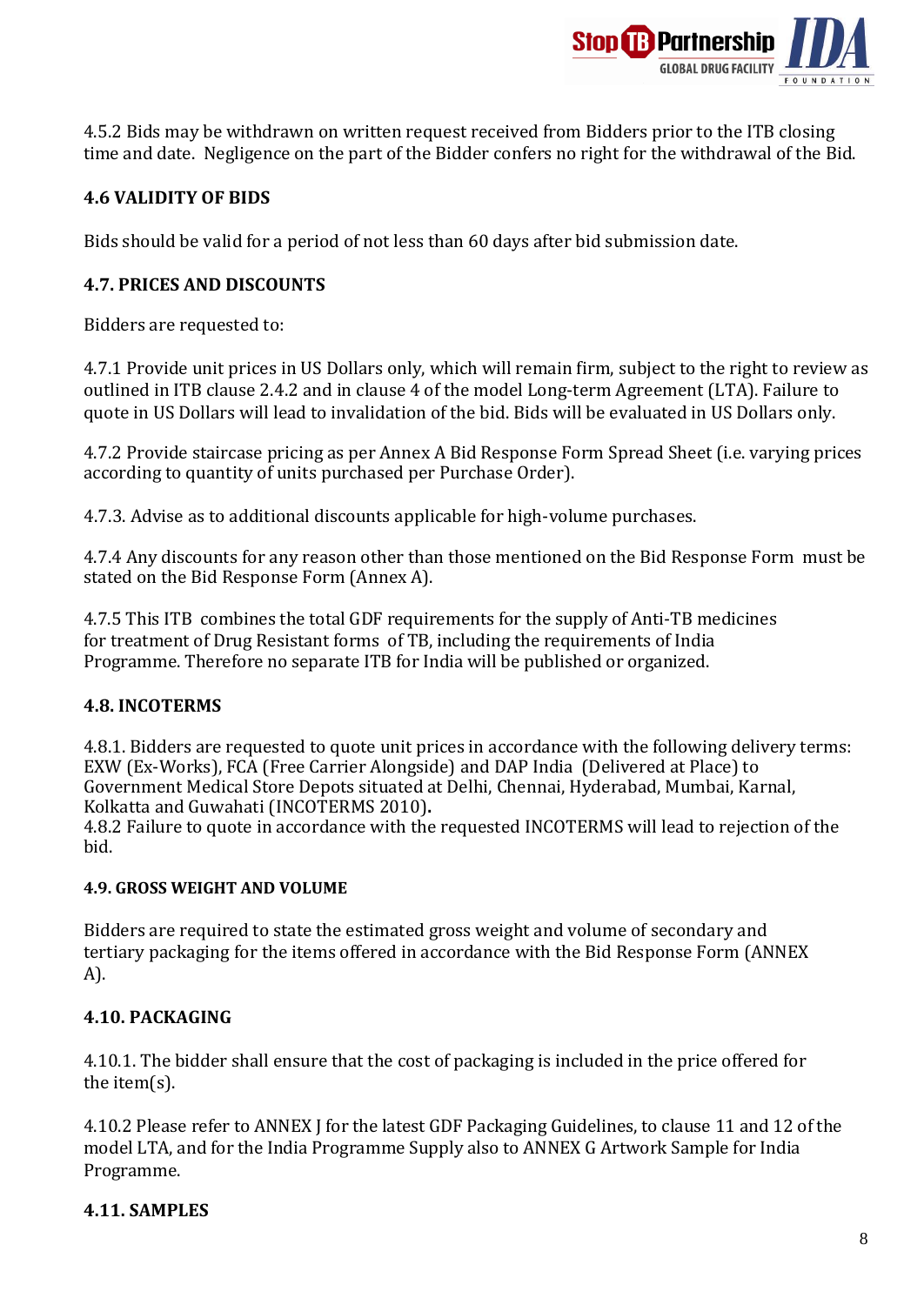

4.11.1 IDA/GDF reserves the right to request the bidder for free, non-returnable samples of medicines (secondary packaging) under this ITB. The samples shall be labelled and printed according to the latest standard specimen, for approval by GDF. IDA Foundation will facilitate coordination prior to placement of any order.

4.11.2 Failure to provide, in a timely manner, samples requested by the IDA/GDF shall be sufficient ground to reject a bid.

### **4.12. COUNTRY OF ORIGIN**

Products produced in countries other than that of the Bidder must be indicated, stating clearly the country of origin. Bidders may be required to submit a Certificate of Origin of Products issued by the Chamber of Commerce or other equivalent authority.

### **4.13. CONTRACT MANUFACTURING**

Bidders MUST specify in their bid any finished products which may be offered by themselves, but originate from another supplier and/or country.

### **4.14. BIDDER REQUIREMENTS**

4.14.1 The successful bidder warrants that:

- a) It has the personnel, experience, qualifications, facilities, financial resources and all other skills and resources to perform its obligations under any resulting LTA or Purchase Order;
- b) The items offered shall be new and factory packed, and free from defects in workmanship and materials;
- c) The items offered shall be contained or packaged in a manner adequate to protect the ensure integrity of the product;
- d) It has not and shall not enter into any agreement or arrangement that restrains or restricts the IDA/GDF or the ultimate recipient's rights to use, sell, dispose of or otherwise deal with any item that may be acquired under any resulting LTA or Purchase Order;
- e) The bidder and any of its affiliates shall minimize greenhouse emissions in their activities to the extent possible.
- f) The bidder shall obtain any export license or other governmental authorization which may be necessary. It will be the sole responsibility of the bidder to obtain such license or authorization. IDA /GDF may provide assistance upon request.
- 4.14.2 The successful bidders will be required to acknowledge that:
	- a) IDA/GDF may further distribute the products supplied to their clients;
	- b) The benefit of any warranties provided and liabilities entered into with IDA, shall be passed on by IDA to its clients.

#### **4.15. RIGHTS OF IDA/GDF**

4.15.1 IDA/GDF reserves the right to cancel this ITB or not to make any award(s) and cannot be held liable for any compensation demanded by bidders for the costs involved in bid preparation. The IDA/GDF may also, unless otherwise specified by IDA/GDF or by the Bidder, accept any item in the Bid.

4.15.2 IDA/GDF reserves the right to invalidate any Bid received from a Bidder who, in the opinion of IDA/GDF, is not in a position to perform the contract.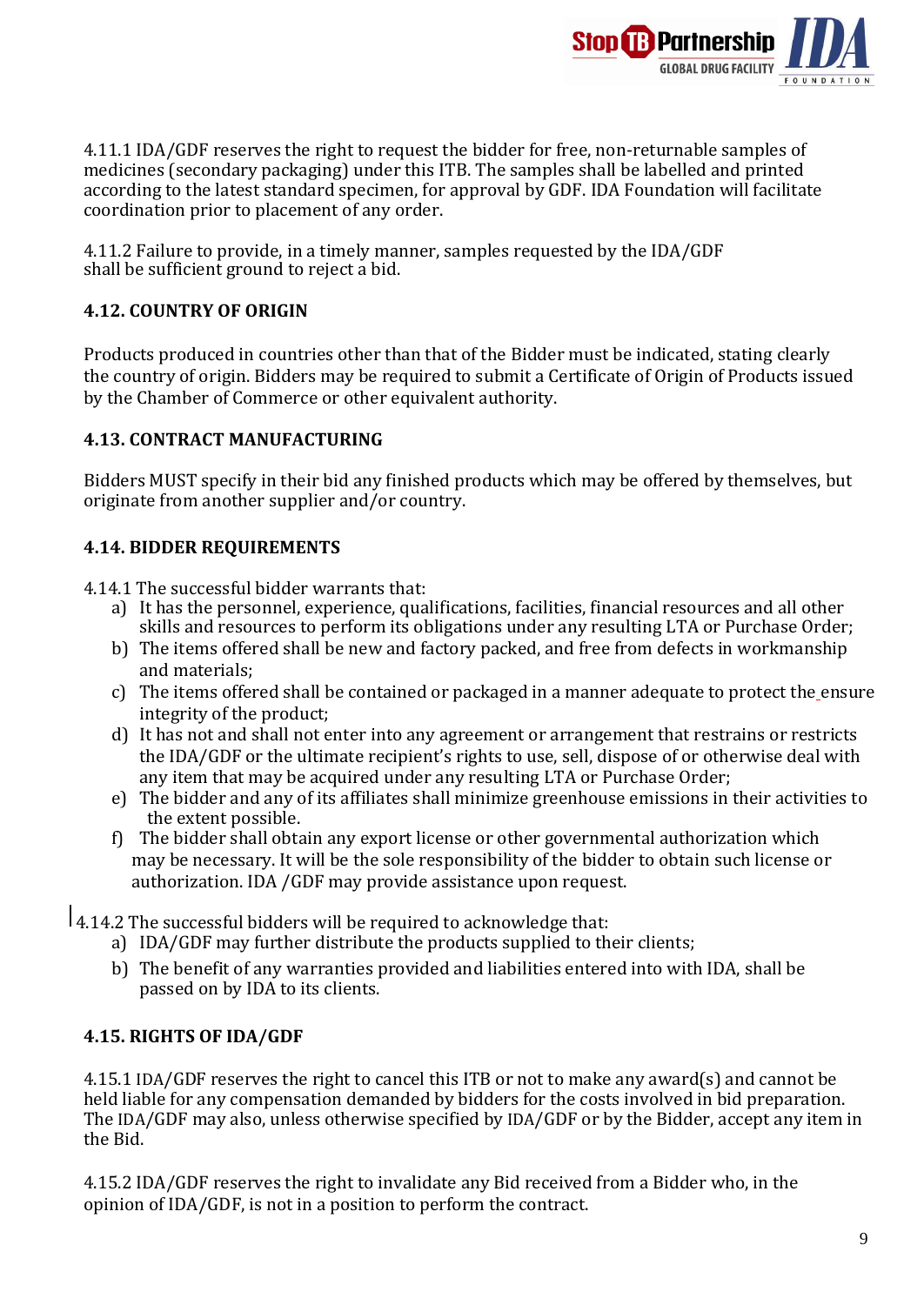

### **4.16. ERROR IN BID**

Bidders are expected to examine all Schedules and all Instructions pertaining to the Bid. Failure to do so will be at Bidders own risk.

### **SECTION 5: EVALUATION CRITERIA AND ADJUDICATION**

5.1 Bid evaluation criteria and point allocation (total of 100 points) shall be as follows; with highest points awarded to the lowest price offered for the first staircase category as fixed in the Bid Response Form (Annex A) and additional criteria, as follows:

| <b>CRITERIA</b>                                                  | <b>MAXIMUM</b><br><b>POINTS</b> |
|------------------------------------------------------------------|---------------------------------|
| Price (lowest)                                                   | 50                              |
| Supplier performance on delivery lead time (highest)*            | 15                              |
| Shelf life (longest)                                             | 20                              |
| Production lead time (shortest **)                               |                                 |
| MOQ (lowest)***                                                  |                                 |
| Product registration in HBCs and Low and Middle Income countries | 5                               |

(most) *\*Historical performance on delivery lead time (promised date of delivery versus actual date of delivery) will be used in the bid evaluation for performance on delivery lead time. Performance is measured per order (line) and for this ITB performance is measured of the full period of the validity of the last LTA (i.e. 1 April 2015 - 31 January 2016) will be used*

*This will ensure points awarded are based on an objective and equitable input.*

*In cases where there is no supply history for a specific product/supplier, the following methodology will be used for assigning a performance score:*

*If there is no or inadequate product-specific history (i.e., the supplier has been part of the GDF/IDA programs but has not previously supplied the product in question), the overall performance of the supplier across all other relevant products will be considered.*

*If there is no or inadequate supplier history (i.e., the supplier is new to the GDF/IDA programs or has not supplied any products during the evaluation period), a Supplier Performance Score will be assigned reflecting the mean score of all eligible suppliers for that product.*

\*\*Longest lead time will be considered if a range is provided

*\*\*\* Prices for quantities below MOQ can not be considered for evaluation.*

5.2 The competitive range of the bids quoted is considered within a maximum delta of +15% from the lowest price. Suppliers that quoted price per unit outside the competitive range may be awarded with LTAs without any market share allocation.

5.3 While IDA/GDF shall make multiple awards as it is deemed to be in IDA/GDF's best interests to ensure that quality products can be delivered to clients in a timely manner, there is no guarantee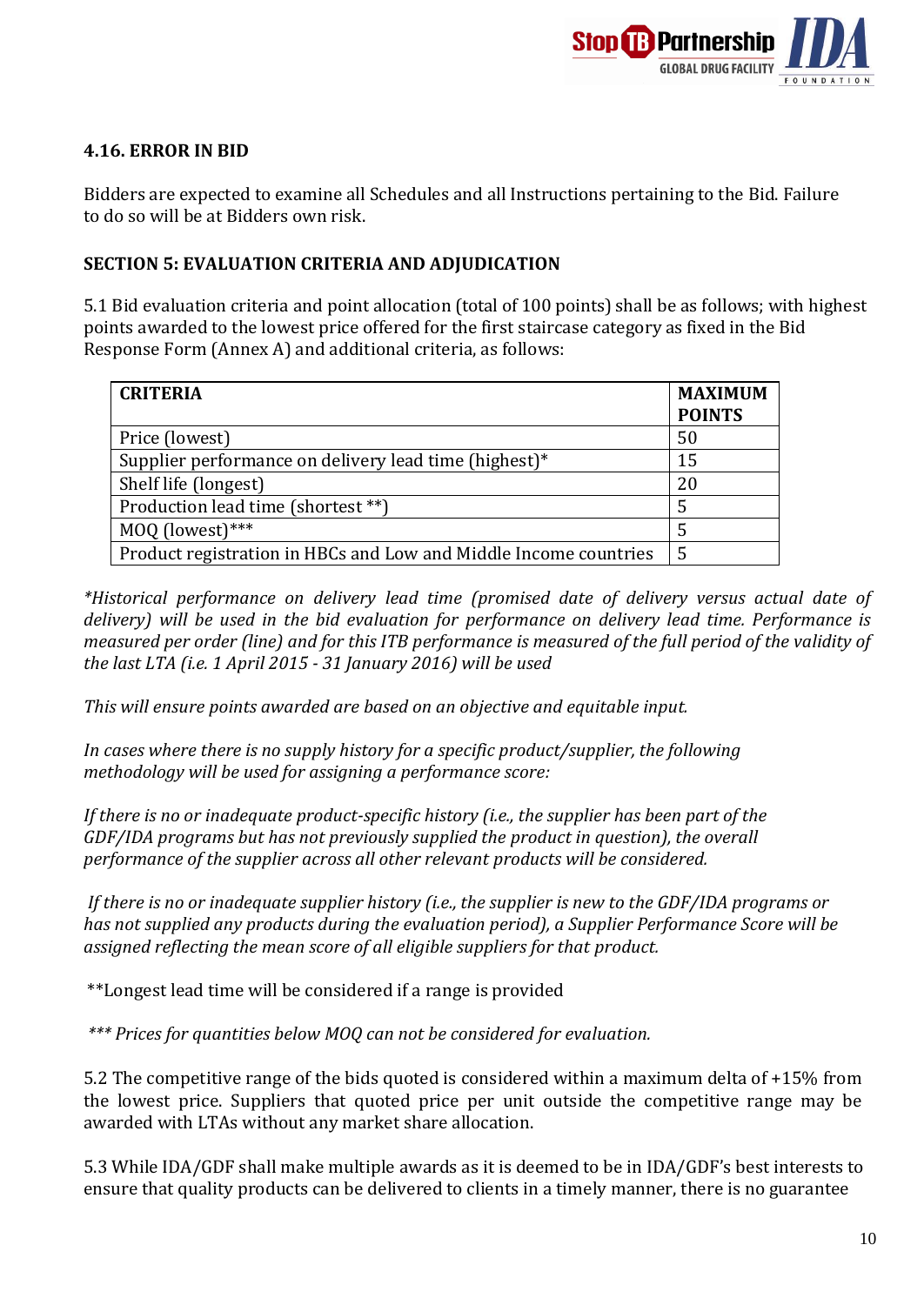

that all eligible participants will be considered for the business. Any arrangement under this condition will be made on the basis of the lowest, second lowest and third lowest, etc. acceptable bid which meets the requirements in paragraph 2.4.1 above.

5.4 IDA/GDF intends to award contracts or orders based on market share allocation based on the results of this ITB, with possible modifications as per point 5.5 below. Please note, that the below allocations are target allocations only and only for fully approved products under WHO PQP or SDRA, and may deviate due to trend changes in client demand

Market share allocations are also subject to fulfilment by suppliers of respective order requirements, such as but not limited to quality assurance status, importation requirements, incountry registration status, production capacity and lead time in accordance with the Agreement entered with the supplier, as well as client preferences (e.g. in regard to packaging).

5.5 The allocation is indicative based on the primary/secondary/tertiary and auxiliary supplier status awarded based on evaluation of this ITB, and is implemented per product formulation and anticipated total quantity over the contract period as follows:

- 100% for primary/sole supplier
- 55%/45% for primary/secondary/auxiliary suppliers
- 50%/30%/20% for primary/secondary/tertiary/auxiliary suppliers

Differently packed products will be given auxiliary supplier status without market share allocations and based on specific country orders only.

5.6 The market allocation amounts given above will be re-assessed quarterly, based on performance of suppliers (including but not limited to compliance with lead time, responsiveness etc.). Allocations may be adjusted at the discretion of GDF/IDA as required. In the event of significant underperformance of a supplier, IDA Foundation reserves the right to suspend or cancel a long-term agreement and/or reallocate quantities to the other contracted supplier(s).

GDF/IDA reserve the right to modify the allocation percentages if circumstances so require, e.g. with respect to production capacity.

5.7 In case of underperformance of suppliers, IDA/GDF may cancel the allocated market share whatsoever, or in case of new suppliers, IDA/GDF may issue an order for only limited quantity until satisfactory performance is established.

5.8 Bid Evaluation will be carried out by a Bid Evaluation Committee which will comprise of at least 3 members, with at least 1 representative from IDA Foundation and 2 representatives from the GDF.

Bid Adjudication will be carried out by a Bid Adjudication Committee which will comprise of at least 2 members, with a least 1 representative from IDA Foundation and 1 representative from GDF.

The members of the Bid Evaluation Committee will participate and present the outcome of the evaluation, however the final adjudication decision will be taken solely by the Bid Adjudication Committee.

Additional independent participants to the adjudication process may be invited under strict confidentiality framework.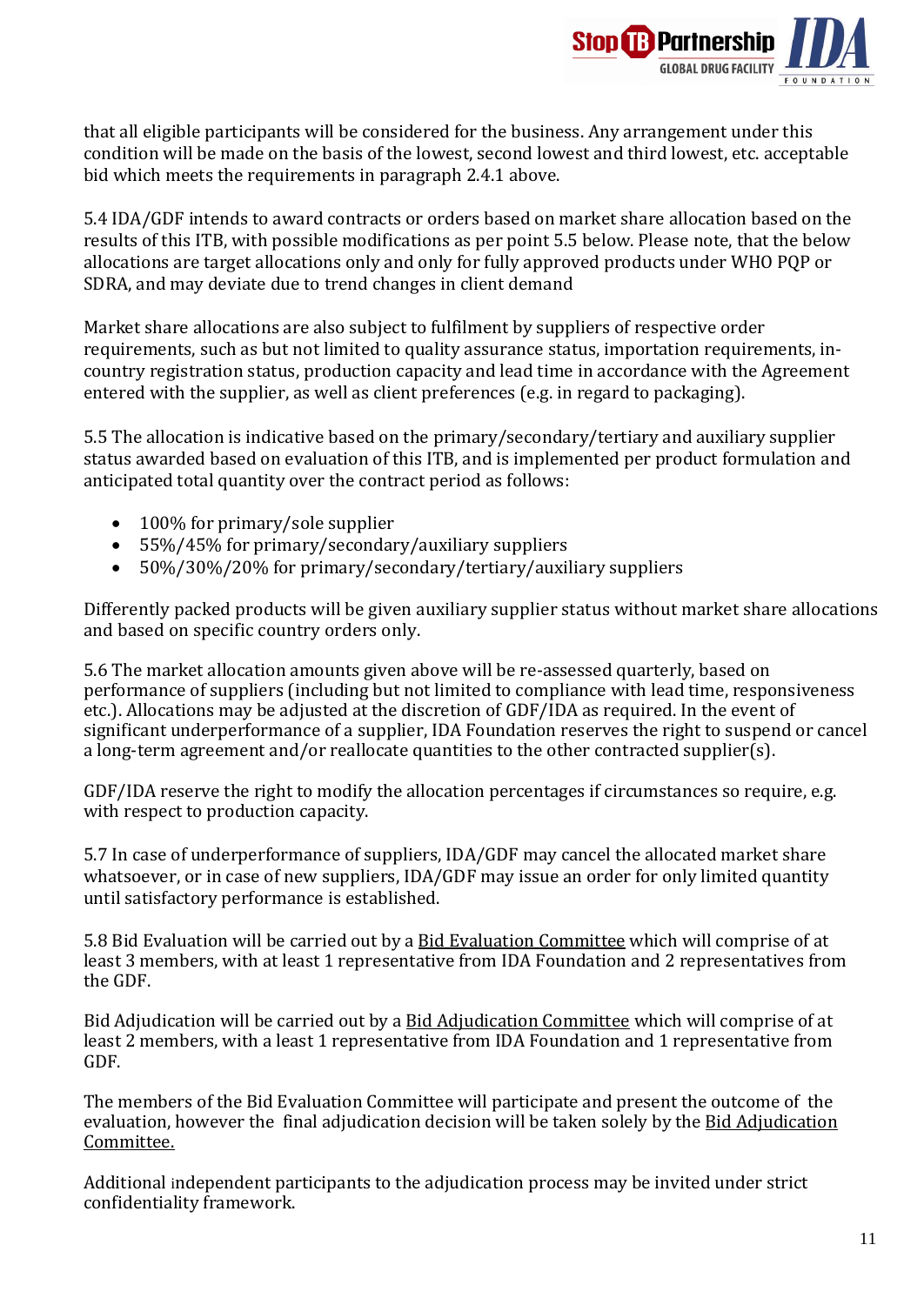

The Bid Adjudication Committee will operate by consensus based on proposal made by the Bid Evaluation Committee.

5.9 In case a formal complaint with regard to the outcomes of the bidding process is lodged by a Bidder, a Review Committee will be set up and will comprise representatives of both GDF and IDA Foundation, different from the members of the Bid Adjudication Committee, as well as other agencies or external experts as required. Complaints made through any third parties will not be considered.

Complaints will need to be filed to IDA and GDF within maximum 1 week after the outcomes of the bidding have been communicated to bidders. After this period, no complaints will be reviewed.

The recommendation made by the Review Committee regarding the complaint in question shall be final and the award, if necessary, modified accordingly.

5.10 Prior to the expiration of the period of bid validity, IDA Foundation will notify all bidders in writing about the results of the Bid. If, after notification of award, a Bidder wishes to ascertain the grounds on which its bid was not selected, it should address its request to the IDA Foundation. IDA Foundation will respond in writing within 5 working days to the unsuccessful Bidder.

5.11 Successful bidders shall register their products in Low- and Middle Income countries for which they are ordered where registration is mandatory, and in High Burden TB Countries. The most recent information on HBTCs can be found on<http://www.stoptb.org/countries/tbdata.asp>.

5.12 IDA/GDF may issue new Invitations to Bid for a specific product schedule in a case where a) current suppliers are deemed unable to meet the orders coming from the TB market e.g. due to insufficient capacity, or

b) where a product had none or only one supplier eligible at the time of bid and additional sources achieve the necessary regulatory approval during the LTA period, or a combination of a) and b), or other unforeseen exceptional circumstances.

5.13 Successful bidders are aware that IDA/GDF will also monitor and measure the performance of the successful bidder(s) in comparison with production lead time indicated in their bid(s). Accordingly, bidders are requested to state realistic production lead times. IDA/GDF at its own discretion may change market allocation in case the performance of the successful bidder(s), in comparison with production lead time indicated in their bid(s) is not satisfactory during the contract period.

5.14 Successful bidders shall permit GDF representatives access to their facilities at any reasonable time to inspect the premises that will be used for the production, testing and packaging of the products, and will provide reasonable assistance to the representatives for such activity, including copies of any test results or quality control reports as may be necessary.

#### **SECTION 6: CONTRACTUAL PROVISIONS**

For contractual provisions, please see model Long-term Agreement, IDA's Terms and Conditions and Code of Conduct (ANNEXES D, E and F).

### **SECTION 7: TECHNICAL PROVISIONS**

For all Technical Provisions reference is made to model LTA (ANNEX D)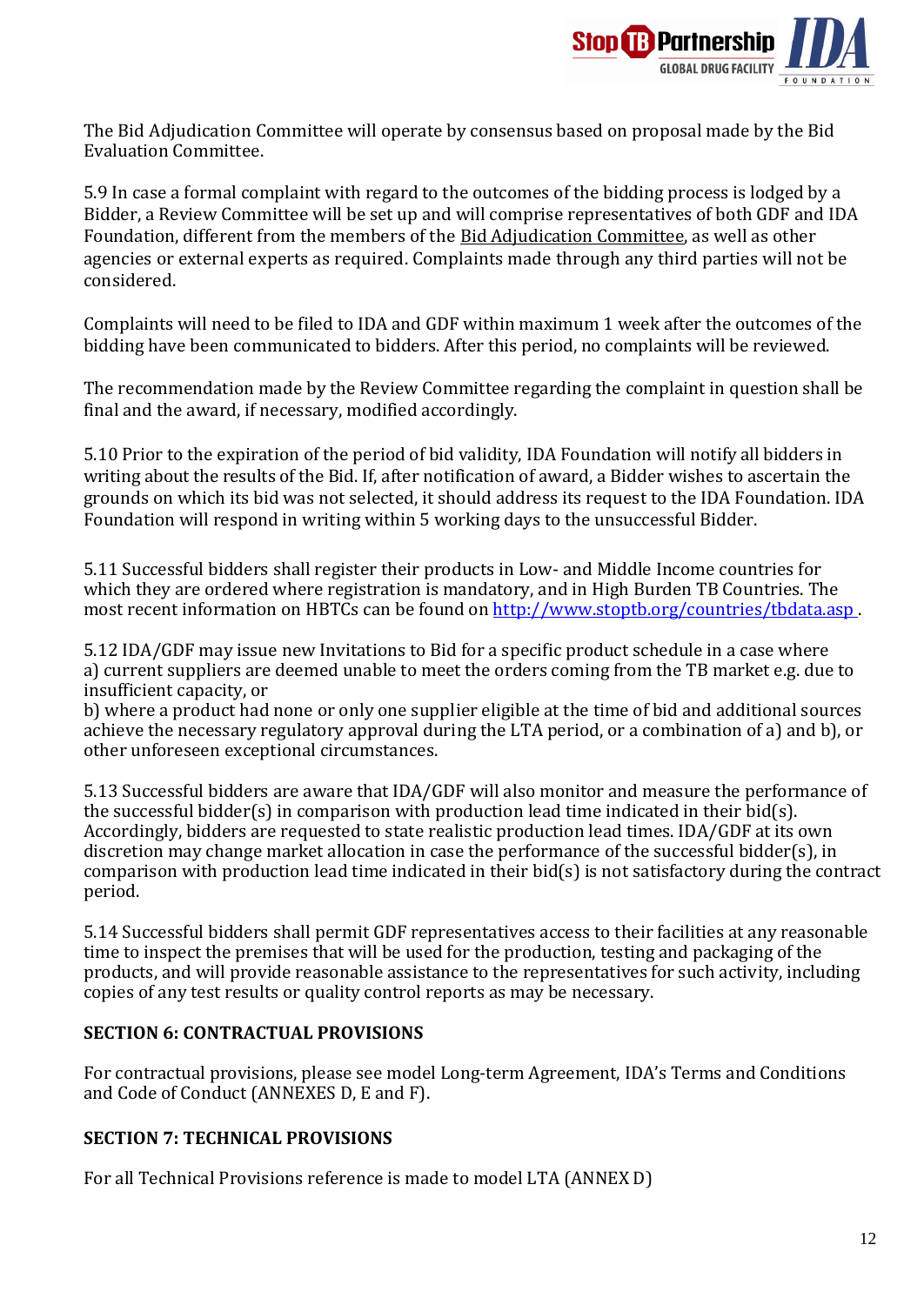

Bidder confirms by offering a BID that all Anti-TB medicines for treatment of Drug Resistant forms of TB offered are compliant with the model LTA requirements e.g. Quality Status, GMP compliant manufacturing site, Quality Control, Shelf Life, Marketing Authorization, COA, Packaging etc. etc.

#### **SECTION 8: TERMS AND CONDITIONS OF CONTRACT**

Any Purchase Order or Contract resulting from this ITB shall contain IDA's General Terms and Conditions and Code of Conduct (as per ANNEXES E and F).

#### **SECTION 9: TECHNICAL SPECIFICATIONS / PRODUCT LIST**

For all Technical Specifications / product list reference is made to ANNEX B.

#### **SECTION 10: INFORMATION**

Any request for information concerning this ITB, must be forwarded in writing by email, to the persons mentioned in Section 4.4.1 , with specific reference to the ITB number.